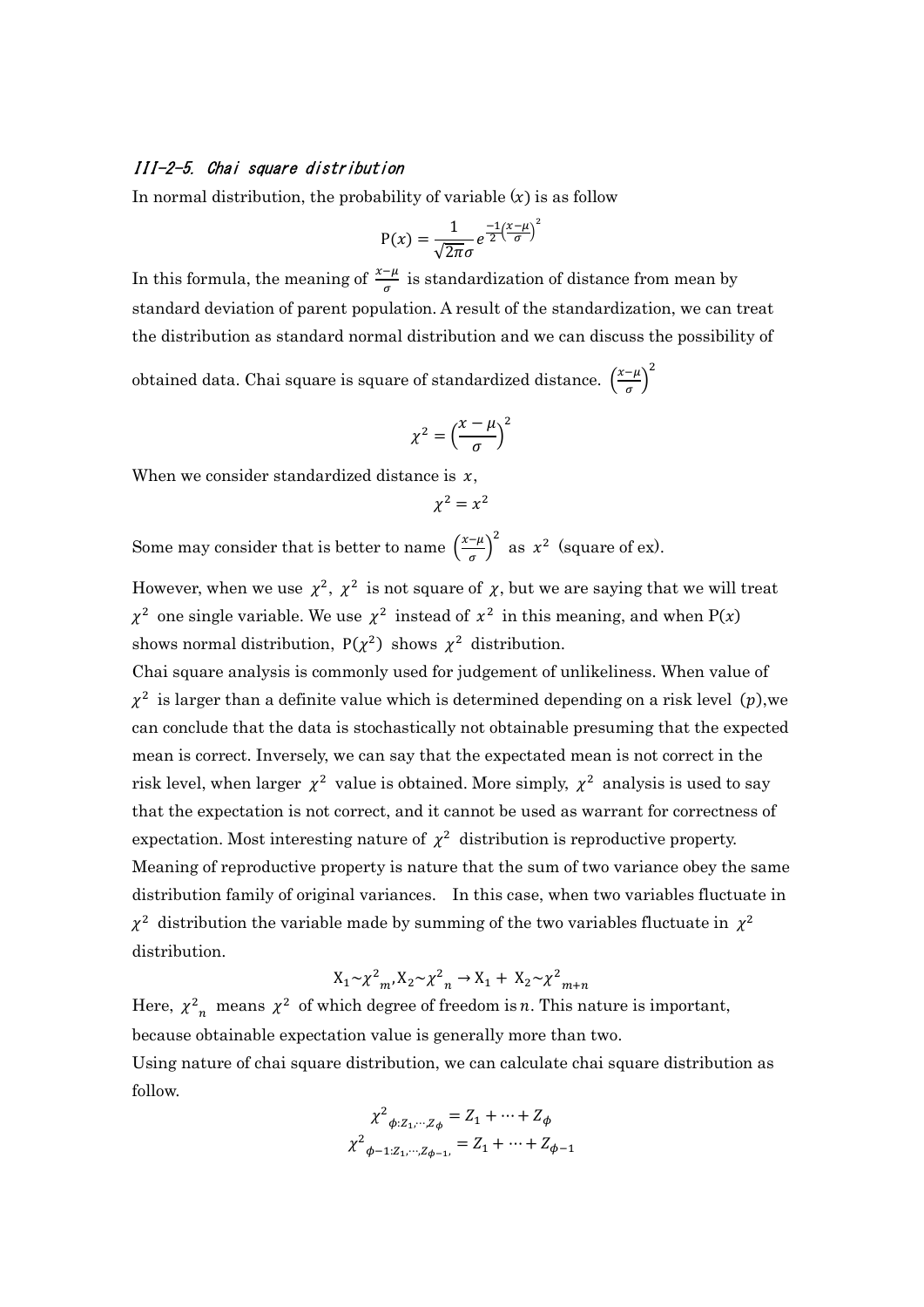## $\chi^2_{1:Z_{\phi}} = Z_{\phi}$  $Z_{\phi}$ : stachastic event follwoing normal distribution

We consider  $\chi^2$ <sub>n</sub> is a variable. We make probability distribution of  $\chi^2$ <sub>n</sub> from following standard normal distribution

$$
P(x) = \frac{1}{\sqrt{2\pi}}e^{\frac{-1}{2}x^2}
$$

Cumulative probability from 0 to  $x$  is as follow.

$$
\phi(x) = \int_0^x \frac{1}{\sqrt{2\pi}} e^{\frac{-1}{2}x^2} dx
$$

Standard normal distribution is symmetric centering 0 and  $x^2 = (-x)^2$ . The distribution of probability  $P(x^2)$  is double in height and expand horizontally in square dimension as piling up after doubling up at center (see Fig.18)



Fig. 18. Superposition of probability after half fold

$$
\phi(x^2) = 2 \int_0^x \frac{1}{\sqrt{2\pi}} e^{\frac{-1}{2}x^2} dx
$$

Probability is derivative value of cumulative probability

$$
P(x) = \frac{d\phi(x)}{dx}
$$
  
\n
$$
P(x^2) = \frac{d\phi(x)}{dx^2}
$$
  
\n
$$
x^2 = x^2
$$
  
\n
$$
\frac{d\chi^2}{dx^2} = 2x = 2\sqrt{x^2}
$$
  
\n
$$
P(x^2) = 2\frac{d\phi(x)}{dx^2} = 2\frac{d\phi(x)}{dx}\frac{dx}{dx^2} = 2P(x)\frac{1}{2\sqrt{x^2-1}} = \frac{1}{2\sqrt{2\pi x^2-1}}e^{\frac{-x^2-1}{2}}
$$
  
\n
$$
P(x^2) = \frac{1}{\sqrt{2\pi x^2-1}}e^{\frac{-x^2-1}{2}}
$$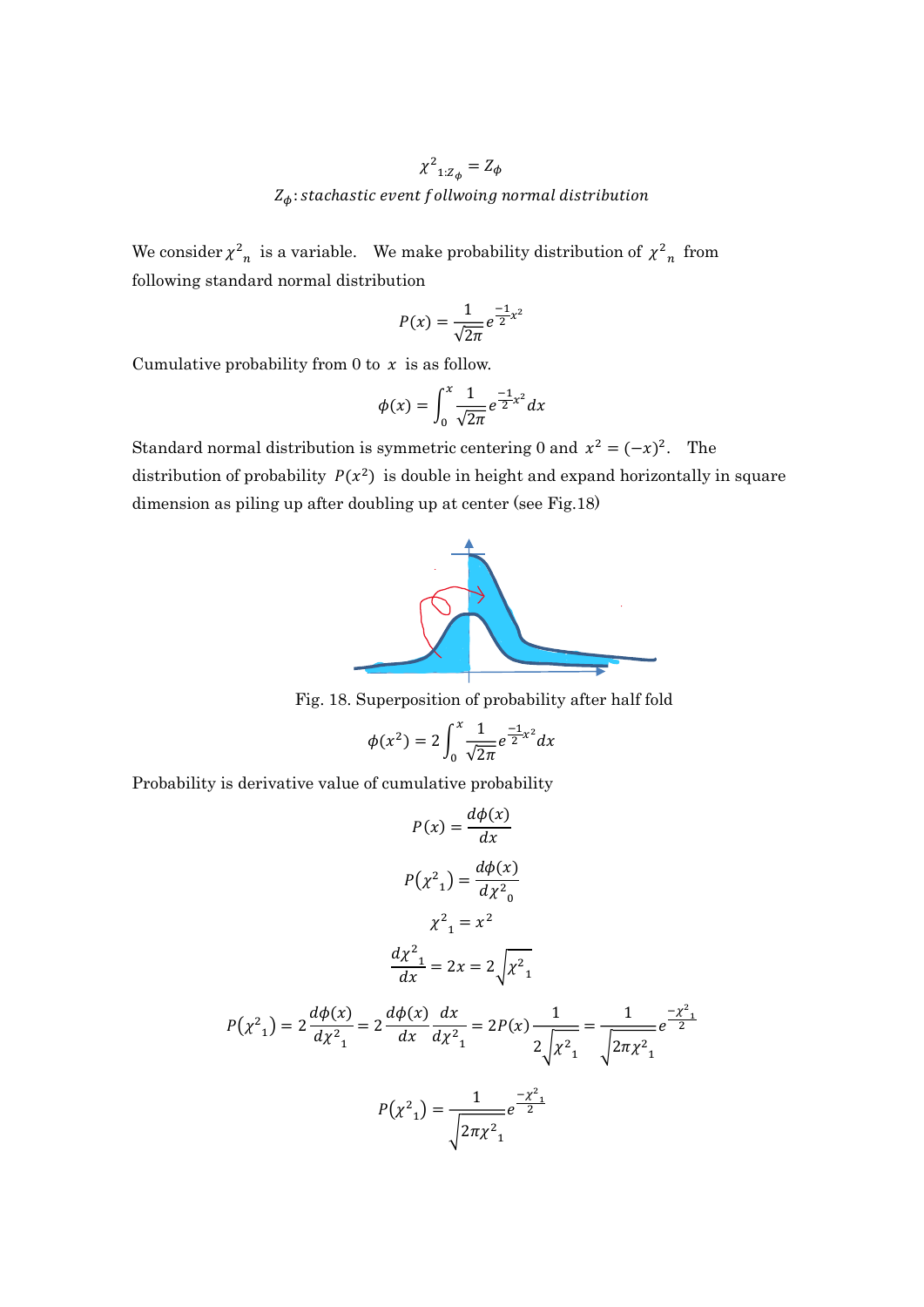When we sum up all possible probability in standard normal distribution, the result should be 1.

$$
\int_{-\infty}^{\infty} p(x)dx = 2 \int_{0}^{\infty} p(x)dx = 1
$$

When phenomenon x and phenomenon y is independent and  $x \sim N(0,1)$  and  $y \sim N(0,1)$ .

The probability of happening phenomenon  $x$  and phenomenon y simultaneously is obtained by multiplication of both probabilities.

$$
P(x, y) = P(x)P(y)
$$

We consider two chai squares. One is  $\chi^2_{\chi}$ , the other is  $\chi^2_{\chi}$  and consider the probability of sum of  $\chi^2_{1:x}$  and  $\chi^2_{1:y}$  as a certain value and express it as  $\chi^2_{2:x+y}$ 

What we do in this paragraph is formulization of  $P(\chi^2_{2:x+y})$ 

When we express the sum of total probability by definite multiple integral from 0 to  $\infty$ .

$$
\int_0^\infty P(\chi^2_{2:x+y}) d\chi^2_{2:x+y} = 2 \int_0^\infty \int_0^\infty P(\chi^2_{1:x}) P(\chi^2_{1:y}) d\chi^2_{1:x} d\chi^2_{1:y} = 1
$$

It is difficult to calculate integral in this coordinate, and we consider  $-\frac{\pi}{4}$  $\frac{\pi}{4}$  rotation of coordinate. Because  $\chi^2_{2:x+y}$  becomes parallel line of new axis (w) and we can integrate the cross section on the line to orthogonal orientation (z)





Fig. 19. Transformation of coordinate (rotation of axes)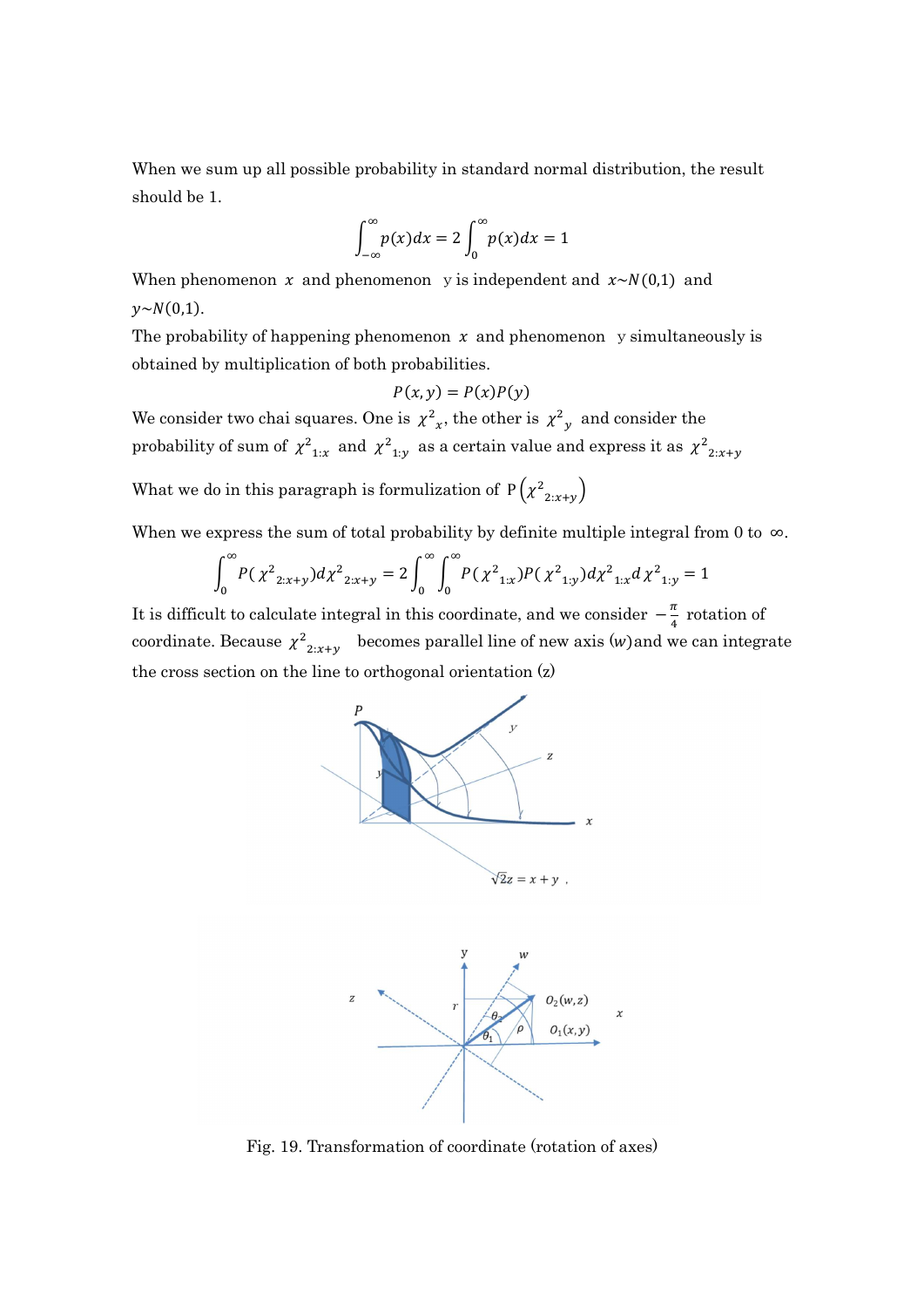We transform orthogonal coordinate,  $O_1(x, y)$ , to polar coordinate  $P_1(r, \theta_1)$ Then rotate the axes of  $P_1(r, \theta_1)$  for transformation to  $P_2(r, \theta_2)$ Then transform  $P_2(r, \theta_2)$  to  $O_2(w, z)$ . (See III-3-3. Jacobian and III-3-4. Polar coordinate)

$$
0_{1}(x, y) \rightarrow P_{1}(r, \theta_{1})
$$
\n
$$
x = r \cos \theta_{1}
$$
\n
$$
y = r \sin \theta_{1}
$$
\n
$$
0_{2}(w, z) \rightarrow P_{2}(r, \theta_{2})
$$
\n
$$
w = r \cos \theta_{2}
$$
\n
$$
z = r \sin \theta_{2}
$$
\n
$$
\theta_{2} = \theta_{1} - \rho
$$

 $w = r \cos(\rho - \theta_1) = r(\cos \rho \cos \theta_1 + \sin \rho \sin \theta_1) = x \cos \rho + y \sin \rho$  $z = r \sin(\rho - \theta_1) = r(\sin \rho \cos \theta_1 - \cos \rho \sin \theta_1) = y \cos \rho - x \sin \rho$ Here,  $\rho = -\frac{\pi}{4}$ ସ

$$
\sin \rho = \sin \left( -\frac{\pi}{4} \right) = -\sin \frac{\pi}{4} = -\frac{1}{\sqrt{2}}
$$

$$
\cos \rho = \cos \left( -\frac{\pi}{4} \right) = \cos \frac{\pi}{4} = \frac{1}{\sqrt{2}}
$$

$$
w = \frac{1}{\sqrt{2}} x - \frac{1}{\sqrt{2}} y
$$

$$
z = \frac{1}{\sqrt{2}} x + \frac{1}{\sqrt{2}} y
$$

$$
x = \frac{1}{\sqrt{2}} w + \frac{1}{\sqrt{2}} z
$$

$$
y = -\frac{1}{\sqrt{2}} w + \frac{1}{\sqrt{2}} z
$$

$$
\frac{dx}{dz} = \frac{1}{\sqrt{2}}, \quad \frac{dx}{dw} = \frac{1}{\sqrt{2}}
$$

$$
\frac{dy}{dz} = \frac{1}{\sqrt{2}}, \quad \frac{dy}{dw} = -\frac{1}{\sqrt{2}}
$$

When we express the sum of total probability by infinite multiple integral.

$$
\int_0^\infty P(\chi^2_{2:x+y})d\chi^2_{2:x+y} = 2\int_0^\infty \int_0^\infty P(\chi^2_{1:x})P(\chi^2_{1:y})d\chi^2_{1:x}d\chi^2_{1:y} = 1
$$
  
About  $\int P(\chi^2_{1:x})P(\chi^2_{1:y})d\chi^2_{1:x}d\chi^2_{1:y}$ ,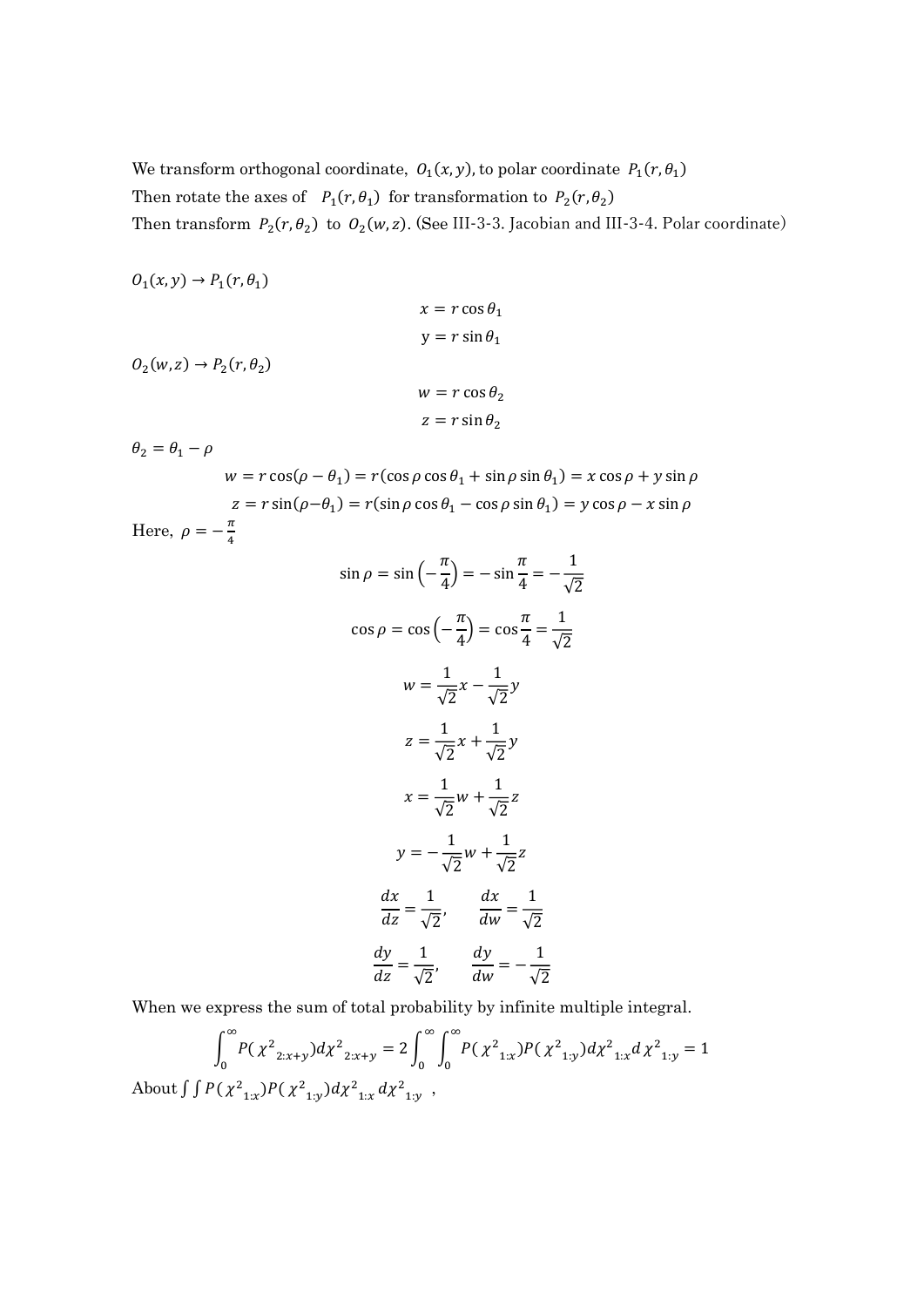$$
P(\chi^{2}_{1:x}) = \frac{1}{\sqrt{2\pi\chi^{2}_{1:x}}} e^{\frac{-\chi^{2}_{1:x}}{2}}
$$

$$
P(\chi^{2}_{1:y}) = \frac{1}{\sqrt{2\pi\chi^{2}_{1:y}}} e^{\frac{-\chi^{2}_{1:y}}{2}}
$$

$$
\int \int P(\chi^{2}_{1:x}) P(\chi^{2}_{1:y}) d\chi^{2}_{1:x} d\chi^{2}_{1:y}
$$

$$
= \int \int \frac{1}{\sqrt{2\pi\chi^{2}_{1:x}}} e^{\frac{-\chi^{2}_{1:x}}{2}} \cdot \frac{1}{\sqrt{2\pi\chi^{2}_{1:y}}} e^{\frac{-\chi^{2}_{1:y}}{2}} d\chi^{2}_{1:x} d\chi^{2}_{1:y}
$$

$$
= \frac{1}{2\pi} \int \int \frac{1}{\sqrt{\chi^{2}_{1:x}\chi^{2}_{1:y}}} e^{\frac{-(\chi^{2}_{1:x}+\chi^{2}_{1:y})}{2}} d\chi^{2}_{1:x} d\chi^{2}_{1:y}
$$

$$
= \frac{1}{2\pi} \int \int \frac{1}{\sqrt{\chi^{2}_{1:x}\chi^{2}_{1:y}}} e^{\frac{-\chi^{2}_{2:x+y}}{2}} d\chi^{2}_{1:x} d\chi^{2}_{1:y}
$$

Our purpose is to make formula of cumulative volume from 0 to z. This can be obtained by integral of cross section surface on line  $y = \sqrt{2}z - x$  (parallel lines of w on  $w - z$  plane) along z. Area of cross section surface is obtainable by integral of probability y on the parallel line along  $w$  from  $z$  to  $-z$ .



Fig. 20. Plane chart on  $w - z$ 

Transformation

$$
z = \frac{1}{\sqrt{2}}(x+y) = \frac{1}{\sqrt{2}}\chi^2_{2:x+y}
$$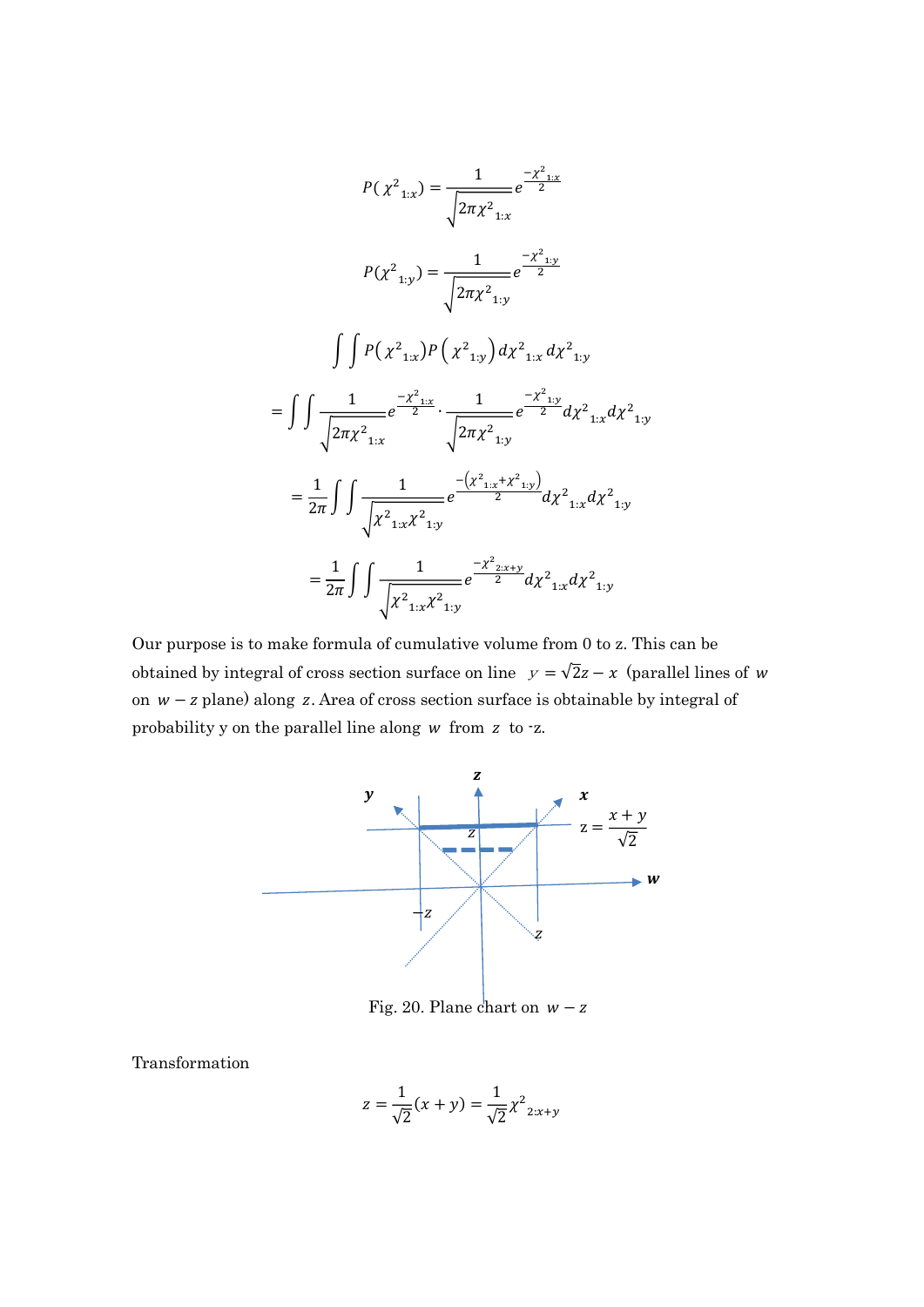$$
x = \frac{1}{\sqrt{2}}w + \frac{1}{\sqrt{2}}z
$$
  
\n
$$
y = -\frac{1}{\sqrt{2}}w + \frac{1}{\sqrt{2}}z
$$
  
\n
$$
xy = \frac{1}{2}(z^2 - w^2)
$$
  
\n
$$
\frac{dx}{dz} = \frac{1}{\sqrt{2}}, \quad \frac{dy}{dw} = -\frac{1}{\sqrt{2}}
$$
  
\n
$$
dx = \frac{1}{\sqrt{2}}dz, \quad dy = -\frac{1}{\sqrt{2}}dw
$$
  
\n
$$
\int_0^\infty \int_0^\infty p(x)P(y)dx dy = \frac{1}{2\pi} \int_0^\infty \int_0^\infty \frac{1}{\sqrt{xy}} e^{-\frac{(x^2_{1:x} + x^2_{1:y})}{2}} dx^2_{1:x} dx^2_{1:y}
$$

$$
= \frac{1}{2\pi} \int \int_{D} \frac{1}{\sqrt{\frac{1}{2}(z^2 - w^2)}} e^{\frac{-\sqrt{2}z}{2}} \frac{1}{2} d\chi^2_{1:x} d\chi^2_{1:y}
$$

When we give domain for definite integral,

$$
D = \{(w, z) | - z \le w \le z, \ 0 \le z \le \infty\}
$$
  

$$
\int_0^{\infty} \int_0^{\infty} p(x)P(y) dx dy = \frac{1}{2\sqrt{2}\pi} \int_0^{\infty} \int_{-z}^z \frac{1}{\sqrt{(z^2 - w^2)}} e^{\frac{-z}{\sqrt{2}}}} dw dz
$$
  

$$
= \frac{1}{2\sqrt{2}\pi} \int_0^{\infty} \int_{-z}^z \frac{1}{z \sqrt{(1 - (\frac{w}{z})^2)}} e^{\frac{-z}{\sqrt{2}}}} dw dz
$$
  

$$
= \frac{1}{2\sqrt{2}\pi} \int_0^{z_1} \frac{1}{z} e^{\frac{-z}{\sqrt{2}}} \left( \int_{-1}^1 \frac{1}{\sqrt{(1 - u^2)}} du \right) dz
$$
  

$$
\therefore \ \frac{w}{z} = u, \quad \frac{1}{z} = \frac{du}{dw}
$$
  

$$
\int_{-z}^2 \frac{1}{\sqrt{(z^2 - w^2)}} dw = \int_{-1}^1 \frac{1}{\sqrt{(1 - (u^2))}} du
$$
  

$$
\int_{-1}^1 \frac{1}{\sqrt{(1 - (u^2))}} du = \int_{-\frac{\pi}{2}}^{\frac{\pi}{2}} d\theta = [\theta]_{-\frac{\pi}{2}}^{\frac{\pi}{2}} = \pi
$$
  

$$
\therefore u = \sin \theta, \quad \frac{du}{d\theta} = \cos \theta
$$
  

$$
(1 - (u^2)) = 1 - \sin^2 \theta = \cos^2 \theta
$$
  

$$
\frac{1}{\sqrt{(1 - (u^2))}} = \frac{1}{\cos \theta}
$$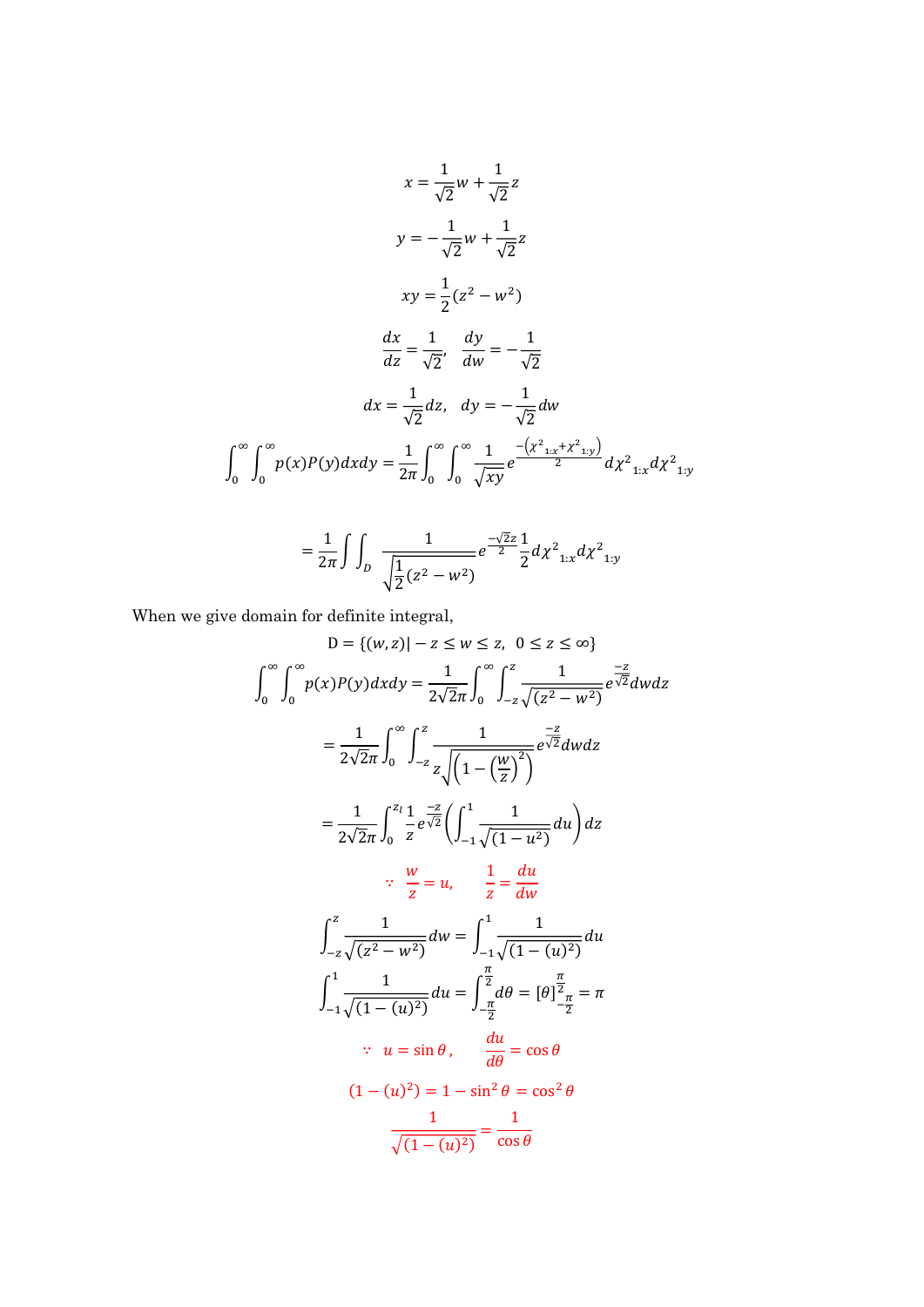Conclusively,

$$
\int_{0}^{\infty} \int_{0}^{\infty} p(x)P(y)dx dy = \frac{1}{2\sqrt{2}\pi} \int_{0}^{\infty} \int_{-z}^{z} \frac{1}{\sqrt{(z^{2} - w^{2})}} e^{\frac{-z}{\sqrt{2}}} dw dz
$$
  
\n
$$
= \frac{1}{2\sqrt{2}\pi} \int_{0}^{\infty} \pi e^{\frac{-z}{\sqrt{2}}} dz = \frac{1}{2\sqrt{2}} \int_{0}^{\infty} e^{\frac{-z}{\sqrt{2}}} dz
$$
  
\n
$$
= \frac{1}{2\sqrt{2}} \int_{0}^{\infty} e^{\frac{-x^{2}}{2}x+y} \frac{1}{\sqrt{2}} dx^{2} dx^{2} dx
$$
  
\n
$$
= \frac{1}{4} \int_{0}^{\infty} e^{-t} 2 dt = -\frac{1}{2} [e^{-t}]_{0}^{\infty} = \frac{1}{2} (1 - e^{-\infty}) = \frac{1}{2}
$$
  
\n
$$
\therefore z = \frac{1}{\sqrt{2}} \chi^{2} z_{2x+y}
$$
  
\n
$$
\frac{dz}{dx^{2} z_{2x+y}} = \frac{1}{\sqrt{2}}
$$
  
\n
$$
t = \frac{x^{2} z_{2x+y}}{2}
$$
  
\n
$$
\frac{dt}{dx^{2} z_{2x+y}} = \frac{1}{2}
$$

We could confirm

$$
\int_0^\infty P(\chi^2_{2:x+y})d\chi^2_{2:x+y} = 1
$$

and cumulative probability from 0 to  $\chi^2_{2:x+y}$  is

$$
\Phi\left(\chi^{2}_{2:x+y}\right) = \frac{1}{2} \int_{0}^{\chi^{2}_{2:x+y}} e^{\frac{-\chi^{2}_{2:x+y}}{2}} d\chi^{2}_{2:x+y}
$$

We can obtain  $P(\chi^2_{2:x+y})$  by differential of  $\phi(\chi^2_{2:x+y})$ 

$$
P(\chi^{2}_{2:x+y}) = \frac{1}{2}e^{\frac{-\chi^{2}_{2:x+y}}{2}}
$$

We could formularize  $P(\chi^2)$  from  $P(\chi^2)$ . This result means that we can formularize  $P(\chi^2_{\phi})$  by repeating similar procedure. However, it is time consuming, and there more generalized expression of the formula include  $\phi$  in the formula. Before that the author explains the meaning of  $\phi$ . The name of  $\phi$  is degree of freedom. Concept of degree of freedom often appear in statistical analysis. Basic mean of degree of freedom is number of elements which can vary in a constraint condition. As an example, assuming that there are red and white balls and total number of balls are 10. Number of red balls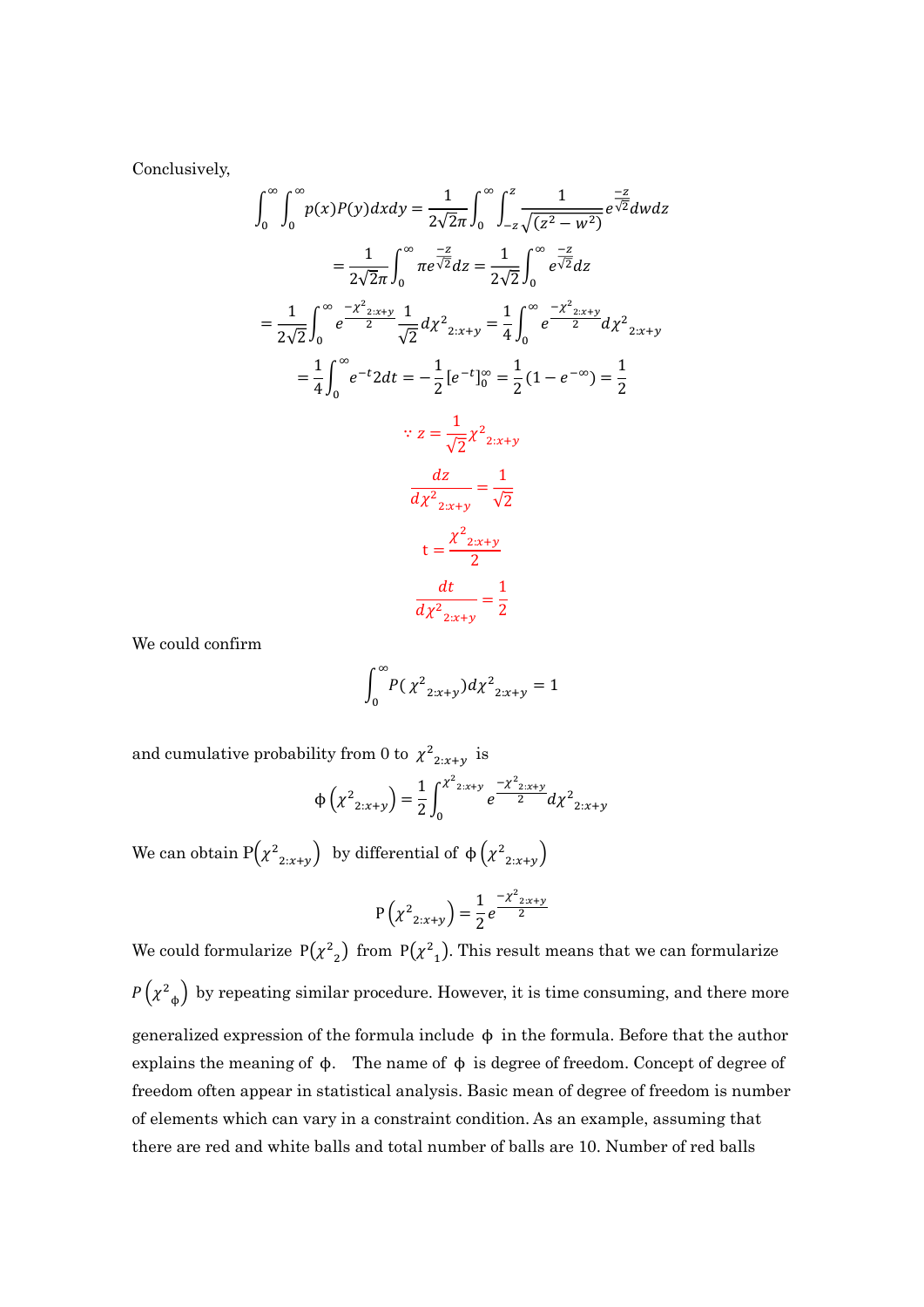fluctuates from 0 to10. When the number of red balls is fixed at a number, number of white balls are automatically determined. Inversely, when we fix the number of white balls, the number of red balls are automatically determined. In this case only one element fluctuate freely in the constraint condition and degree of freedom is 1. When there are three colors of ball, red, white and green, the degree of freedom is 2. Using degree of freedom, our results obtained is as follow. When  $\phi = 1$ ,

$$
P(\chi^2_{1}) = \frac{1}{\sqrt{2\pi\chi^2_{1}}}e^{-\frac{\chi^2_{1}}{2}}
$$

When  $\phi = 2$ ,

$$
P(\chi^2_{2}) = \frac{1}{2}e^{-\frac{1}{2}\chi^2_{2}}
$$

When  $\phi = 3$ 

We repeat the same procedure of making  $P(\chi^2)$  from  $P(\chi^2)$ .

$$
\int_0^\infty P(\chi^2)_3 d\chi^2 = 2 \int_0^\infty \int_0^\infty P(\chi^2)_1 P(\chi^2)_2 d\chi^2 \chi^2 d\chi^2 = 1
$$

About  $\int \int P(\chi^2) P(\chi^2) d\chi^2 d\chi^2$ , ,

$$
P(\chi^2_{1}) = \frac{1}{\sqrt{2\pi\chi^2_{1}}} e^{\frac{-\chi^2_{1}}{2}}
$$
  
\n
$$
P(\chi^2_{2}) = \frac{1}{2} e^{-\frac{1}{2}\chi^2_{2}}
$$
  
\n
$$
\int \int P(\chi^2_{1}) P(\chi^2_{2}) d\chi^2_{2} d\chi^2_{1}
$$
  
\n
$$
= \int \int \frac{1}{\sqrt{2\pi\chi^2_{1}}} e^{\frac{-\chi^2_{1}}{2} \cdot \frac{1}{2}} e^{\frac{-\chi^2_{2}}{2}} d\chi^2_{2} d\chi^2_{1}
$$
  
\n
$$
= \frac{1}{2\sqrt{2\pi}} \int \int \frac{1}{\sqrt{\chi^2_{1}}} e^{\frac{-(\chi^2_{1} + \chi^2_{2})}{2}} d\chi^2_{2} d\chi^2_{1}
$$
  
\n
$$
= \frac{1}{2\sqrt{2\pi}} \int \int \frac{1}{\sqrt{\chi^2_{3} - \chi^2_{2}}} e^{\frac{-\chi^2_{3}}{2}} d\chi^2_{2} d\chi^2_{3}
$$
  
\n
$$
\therefore \chi^2_{1} + \chi^2_{2} = \chi^2_{3}
$$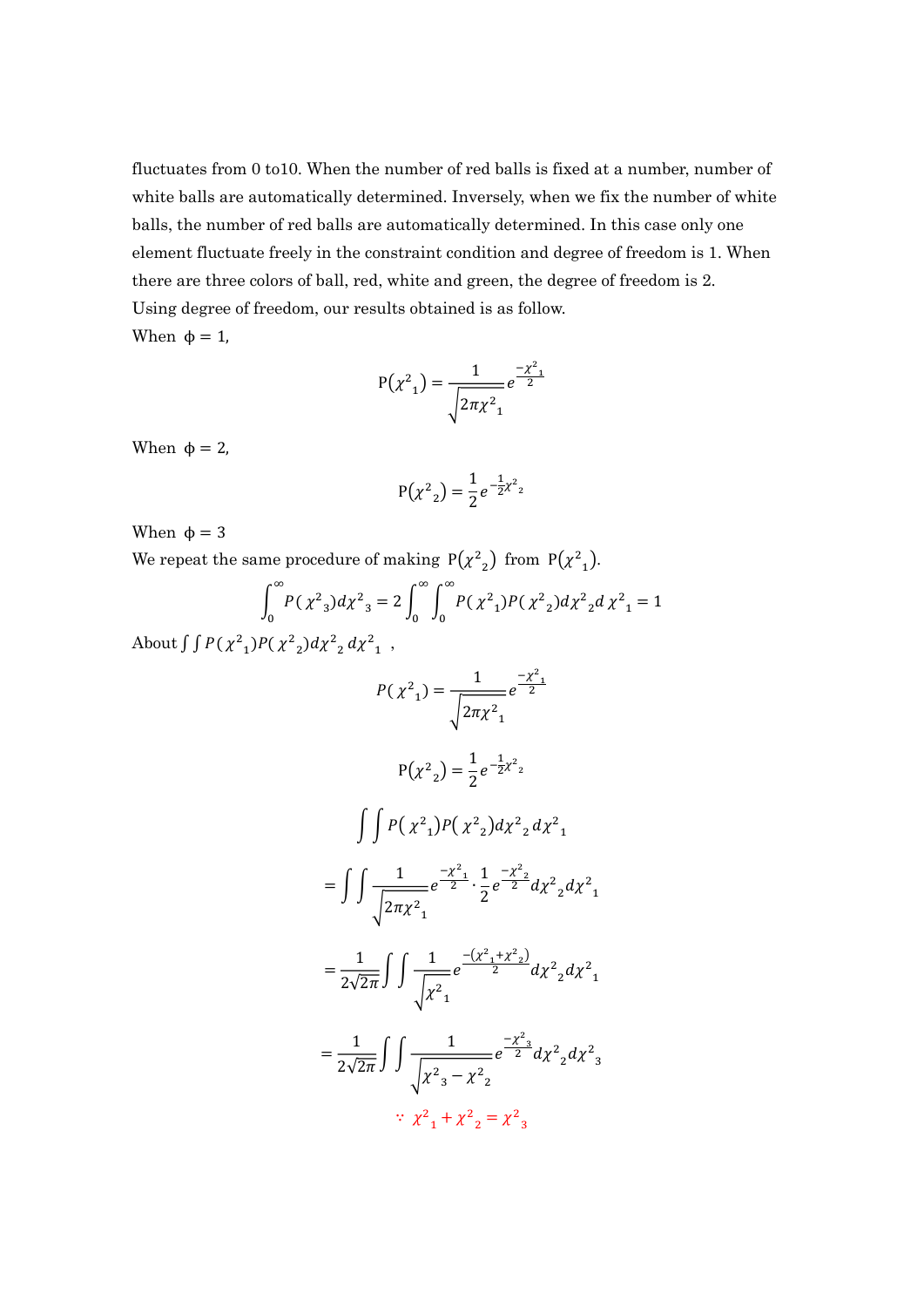$$
1 = \frac{d\chi^2_{3}}{d\chi^2_{1}}
$$

 $\chi^2_{3} - \chi^2_{2} = \chi^2_{3} (1 - u)$  $0 \le u \le 1$ 

Here,  $\chi^2_{2} = u \chi^2_{3}$ 

$$
\frac{d\chi^2}{du} = \chi^2_{3}
$$
  

$$
\int \int P(\chi^2_{1})P(\chi^2_{2})d\chi^2_{2} d\chi^2_{1}
$$

$$
= \frac{1}{2\sqrt{2\pi}} \int \int \frac{1}{\sqrt{\chi^2_{3}(1-u)}} e^{\frac{-\chi^2_{3}}{2}} \chi^2_{3} du d\chi^2_{3}
$$

$$
= \frac{1}{2\sqrt{2\pi}} \int \int \frac{\chi^2}{\sqrt{{\chi^2}_3}} \frac{1}{\sqrt{(1-u)}} e^{\frac{-\chi^2}{2}} du d\chi^2_{3}
$$

$$
\frac{1}{2\sqrt{2\pi}} \int \frac{\chi^2}{\sqrt{\chi^2}} e^{-\frac{\chi^2}{2}} \left( \int_0^1 \frac{1}{\sqrt{(1-u)}} du \right) d\chi^2
$$
  

$$
\frac{1}{2\sqrt{2\pi}} \int \chi^2 \frac{1}{2} e^{-\frac{\chi^2}{2}} \left[ -2\sqrt{(1-u)} \right]_0^1 d\chi^2
$$

$$
2\sqrt{2\pi} \int_0^{\pi/3} x^2 e^{-\frac{x^2}{2}} (-2\sqrt{1-1} + 2\sqrt{1-0}) d\chi^2
$$

$$
= \frac{1}{\sqrt{2\pi}} \int \chi^2 \frac{1}{3} e^{-\frac{\chi^2}{2}} d\chi^2
$$
  

$$
\phi(\chi^2)_3 = \frac{1}{\sqrt{2\pi}} \int_0^{\chi^2} \chi^2 \frac{1}{3} e^{-\frac{\chi^2}{2}} d\chi^2
$$
  

$$
P(\chi^2)_3 = \frac{d\phi(\chi^2)_3}{d\chi^2} = \frac{d\phi(\chi^2)_3}{dt} \frac{dt}{d\chi^2} = \frac{1}{\sqrt{2\pi}} (2t)^{\frac{1}{2}} e^{-t} 2dt = \frac{\sqrt{2}}{\sqrt{\pi}} \chi^2 \frac{1}{3} e^{-\frac{\chi^2}{2}}
$$
  

$$
\therefore \frac{\chi^2}{2} = t
$$
  

$$
d\chi^2 = 2dt
$$
  

$$
P(\chi^2)_3 = \frac{\sqrt{2}}{\sqrt{\pi}} \chi^2 \frac{1}{3} e^{-\frac{\chi^2}{2}}
$$

When we compare  $P(\chi^2)$ ,  $P(\chi^2)$ ,  $P(\chi^2)$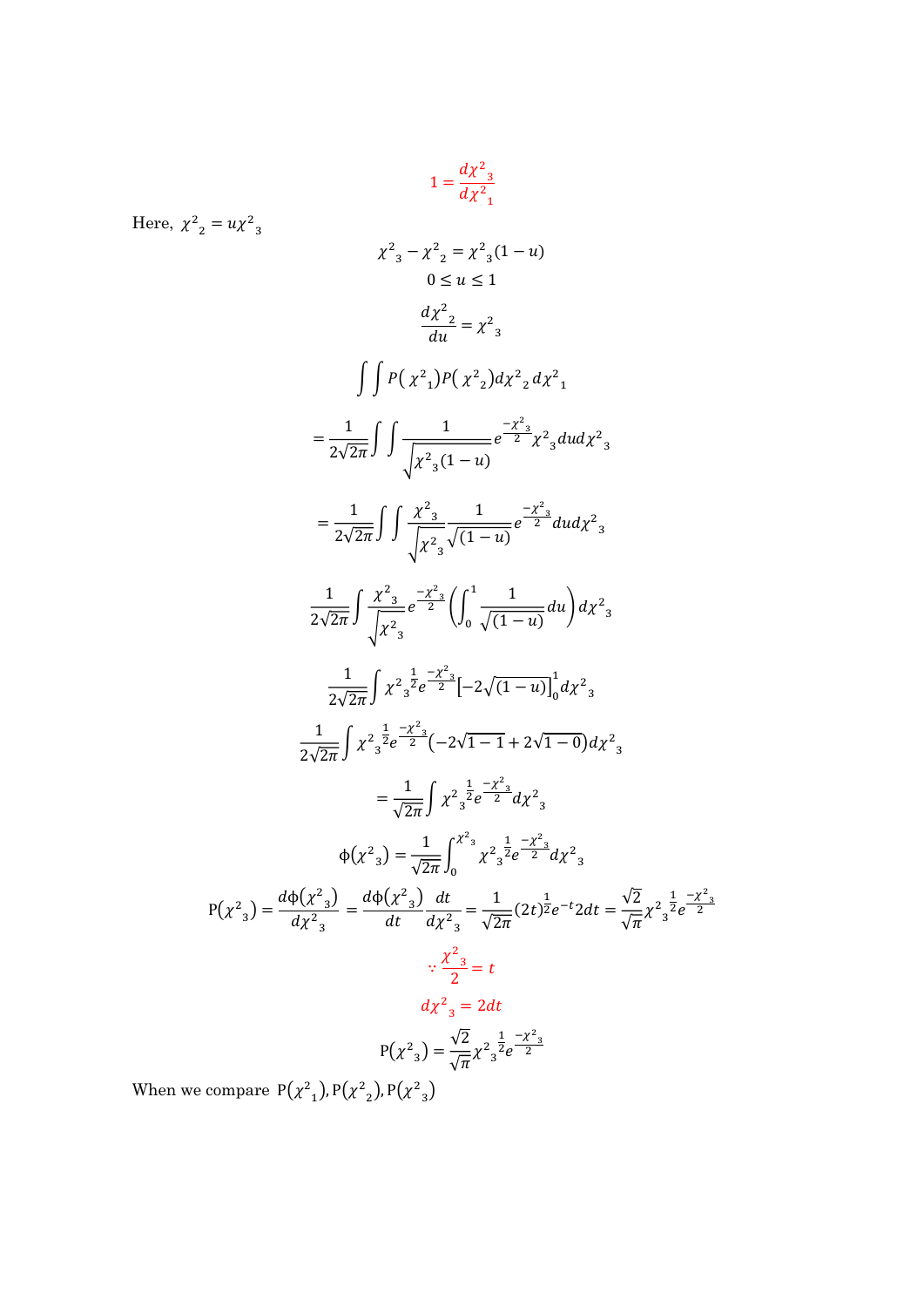$$
P(\chi^2_{1}) = \frac{1}{\sqrt{2\pi\chi^2_{1}}}e^{-\frac{\chi^2_{1}}{2}}
$$

$$
P(\chi^2{}_2) = \frac{1}{2} e^{-\frac{1}{2}\chi^2{}_2}
$$

$$
P(\chi^2{}_3) = \frac{\sqrt{2}}{\sqrt{\pi}} \chi^2{}_3^{\frac{1}{2}} e^{-\frac{\chi^2}{2}}
$$

We can consider possibility of a rule. That is

$$
P(\chi^2_{\phi}) = A_{\phi} (\chi^2_{\phi})^{\frac{\phi}{2}-1} e^{-\chi^2_{\phi} \phi}
$$

We confirm adequacy of this hypothesis.

$$
P(\chi^2_{\phi}) = A_{\phi} (\chi^2_{\phi})^{\frac{\phi}{2}-1} e^{-\chi^2_{\phi} \phi}
$$

When the hypothesis is correct

$$
P(\chi^2_{1}) = A_1(\chi^2_{1})^{\frac{1}{2}-1} e^{-\frac{\chi^2_{1}}{2}}
$$
  

$$
P(\chi^2_{\phi-1}) = A_{\phi-1} (\chi^2_{\phi-1})^{\frac{\phi-1}{2}-1} e^{-\frac{\chi^2_{\phi-1}}{2}}
$$
  

$$
P(\chi^2_{\phi}) = A_{\phi} (\chi^2_{\phi})^{\frac{\phi}{2}-1} e^{-\frac{\chi^2_{\phi}}{2}}
$$

When we consider  $\chi^2 \phi_{-1}$  fluctuate from 0 to  $\chi^2 \phi_{\phi}$ 

$$
P(\chi^{2}_{\phi}) = \int_{0}^{\chi^{2}_{\phi}} P(\chi^{2}_{1}) P(\chi^{2}_{\phi-1}) d\chi^{2}_{\phi-1}
$$
  
\n
$$
A_{\phi} (\chi^{2}_{\phi})^{\frac{\phi}{2}-1} e^{-\frac{\chi^{2}_{\phi}}{2}} = \int_{0}^{\chi^{2}_{\phi}} A_{\phi-1} (\chi^{2}_{\phi-1})^{\frac{\phi-1}{2}-1} e^{-\frac{\chi^{2}_{\phi-1}}{2}} \cdot A_{1} (\chi^{2}_{1})^{\frac{1}{2}-1} e^{-\frac{\chi^{2}_{1}}{2}} d\chi^{2}_{\phi-1}
$$
  
\n
$$
= A_{\phi-1} A_{1} \int_{0}^{\chi^{2}_{\phi}} (\chi^{2}_{\phi-1})^{\frac{\phi-1}{2}-1} e^{-\frac{\chi^{2}_{\phi-1}}{2}} \cdot A_{1} (\chi^{2}_{1})^{\frac{1}{2}-1} e^{-\frac{\chi^{2}_{1}}{2}} d\chi^{2}_{\phi-1}
$$
  
\n
$$
= A_{\phi-1} A_{1} \int_{0}^{\chi^{2}_{\phi}} (\chi^{2}_{\phi-1})^{\frac{\phi-3}{2}} e^{-\frac{\chi^{2}_{\phi-1}}{2}} \cdot (\chi^{2}_{\phi} - \chi^{2}_{\phi-1})^{\frac{-1}{2}} e^{-\frac{(\chi^{2}_{\phi} - \chi^{2}_{\phi-1})}{2}} d\chi^{2}_{\phi-1}
$$
  
\n
$$
= A_{\phi-1} A_{1} \int_{0}^{\chi^{2}_{\phi}} (\chi^{2}_{\phi-1})^{\frac{\phi-3}{2}} (\chi^{2}_{\phi} - \chi^{2}_{\phi-1})^{\frac{1}{2}-1} e^{-\frac{\chi^{2}_{\phi-1} - (\chi^{2}_{\phi} - \chi^{2}_{\phi-1})}{2}} d\chi^{2}_{\phi-1}
$$
  
\n
$$
= A_{\phi-1} A_{1} \int_{0}^{\chi^{2}_{\phi}} (\chi^{2}_{\phi-1})^{\frac{\phi-3}{2}} (\chi^{2}_{\phi} - \chi^{2}_{\phi-1})^{\frac{-1}{2}} e^{-\frac{\chi^{2}_{\phi}}{2}} d\chi^{2}_{\phi-1}
$$
  
\n
$$
= A_{\phi-1} A_{1} e^{-\frac{\chi^{2}_{\phi}}{2}}
$$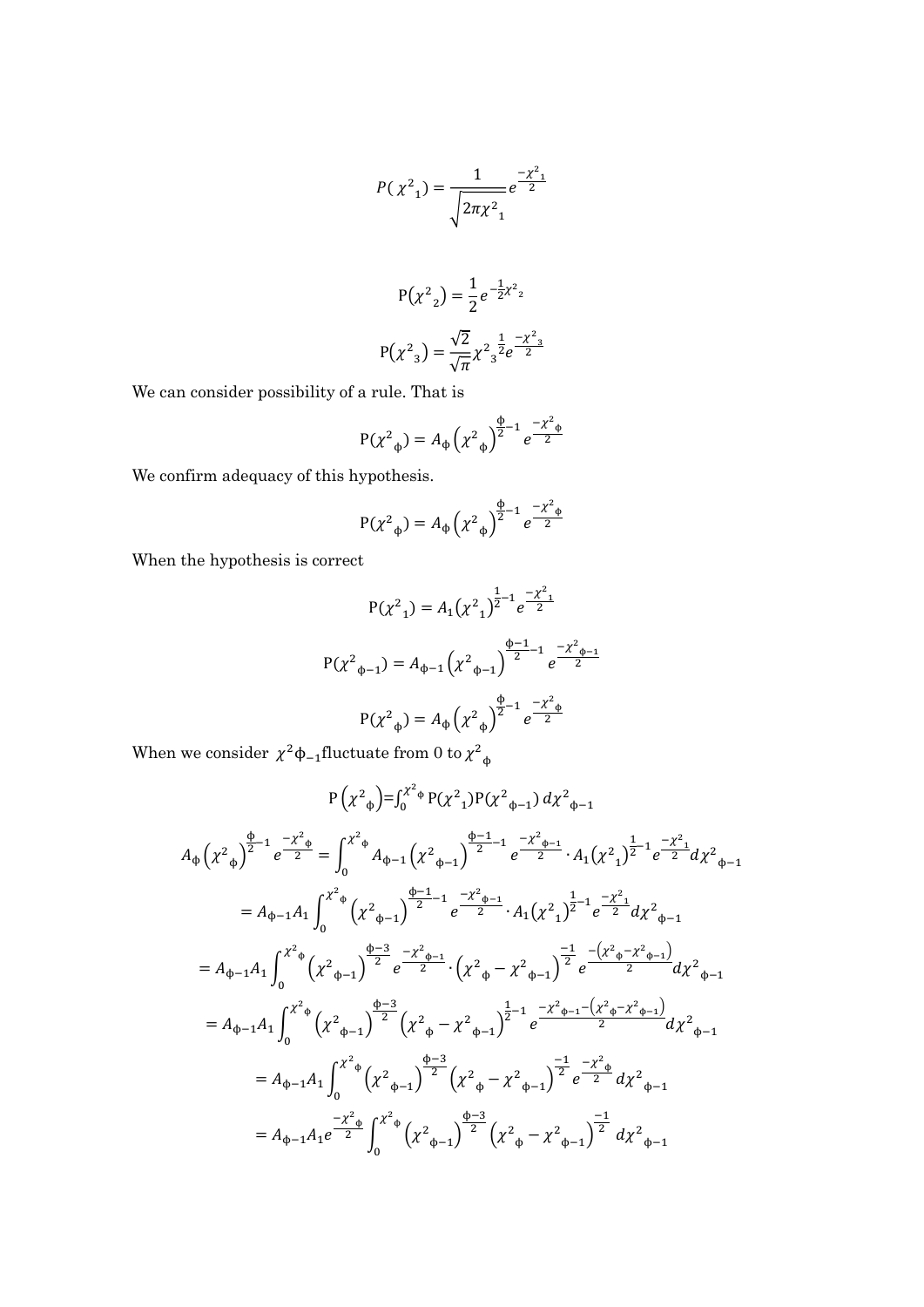Here,

$$
\chi^{2}{}_{\varphi-1} = u\chi^{2}{}_{\varphi}
$$
\n
$$
d\chi^{2}{}_{\varphi-1} = \chi^{2}{}_{\varphi} du
$$
\n
$$
P(\chi^{2}{}_{\varphi}) = A_{\varphi-1}A_{1}e^{-\frac{\chi^{2}{}_{\varphi}}{2}} \int_{0}^{1} (u\chi^{2}{}_{\varphi})^{\frac{\varphi-3}{2}} (\chi^{2}{}_{\varphi} - u\chi^{2}{}_{\varphi})^{\frac{-1}{2}} \chi^{2}{}_{\varphi} du
$$
\n
$$
= A_{\varphi-1}A_{1}e^{-\frac{\chi^{2}{}_{\varphi}}{2}} \int_{0}^{1} u^{\frac{n-3}{2}} \chi^{2}{}_{\varphi}^{\frac{n-3}{2}} \chi^{2}{}_{\varphi}^{-\frac{-1}{2}} (1-u)^{\frac{-1}{2}} \chi^{2}{}_{\varphi} du
$$
\n
$$
= A_{\varphi-1}A_{1}e^{-\frac{\chi^{2}{}_{\varphi}}{2}} \int_{0}^{1} \chi^{2}{}_{\varphi}^{\frac{\varphi}{2}-1} u^{\frac{\varphi-3}{2}} (1-u)^{\frac{-1}{2}} du
$$
\n
$$
= A_{\varphi-1}A_{1} \chi^{2}{}_{\varphi}^{\frac{\varphi}{2}-1} e^{-\frac{\chi^{2}{}_{\varphi}}{2}} \int_{0}^{1} u^{\frac{n-3}{2}} (1-u)^{\frac{-1}{2}} du
$$
\n
$$
P(\chi^{2}{}_{n}) = A_{\varphi} (\chi^{2}{}_{\varphi})^{\frac{\varphi}{2}-1} e^{-\frac{\chi^{2}{}_{\varphi}}{2}} = A_{\varphi-1}A_{1} \chi^{2}{}_{\varphi}^{\frac{\varphi}{2}-1} e^{-\frac{\chi^{2}{}_{\varphi}}{2}} \int_{0}^{1} u^{\frac{n-3}{2}} (1-u)^{\frac{-1}{2}} du
$$
\n
$$
A_{\varphi} = A_{\varphi-1}A_{1} \int_{0}^{1} u^{\frac{n-3}{2}} (1-u)^{\frac{-1}{2}} du
$$
\n
$$
A_{1} = \frac{1}{\sqrt{2\pi}}
$$
\n
$$
A_{\varphi} = A_{\varphi-1}
$$

From this we can express relation between  $A_{\phi}$  and  $\phi A_{-1}$ , and we can express the probability as

$$
P(\chi^2_{\phi}) = A_{\phi} \chi^2_{n}^{\frac{n}{2}-1} e^{\frac{-\chi^2_{n}}{2}}
$$

However, our purpose is to obtain general expression of  $P(\chi^2_{\phi})$ , and we should express  $A_{\phi}$  only by  $\chi^2_{\phi}$  and *n*.

 $P(\chi^2_{\phi})$  is probability and  $0 \le P(\chi^2_{n}) \le 1$ . So, the infinite integral is 1

$$
\int_0^{\infty} P(\chi^2 \phi) dz = 1
$$
  

$$
\int_0^{\infty} A_{\phi} (\chi^2 \phi)^{\frac{\phi}{2} - 1} e^{-\frac{\chi^2 \phi}{2}} d\chi^2 \phi = 1
$$
  

$$
A_{\phi} = \frac{1}{\int_0^{\infty} (\chi^2 \phi)^{\frac{\phi}{2} - 1} e^{-\frac{\chi^2 \phi}{2} d\chi^2 \phi}}
$$

Denominator of the formula is gamma function. We can express chai square distribution simply using gamma function.

Definition of gamma function is as follow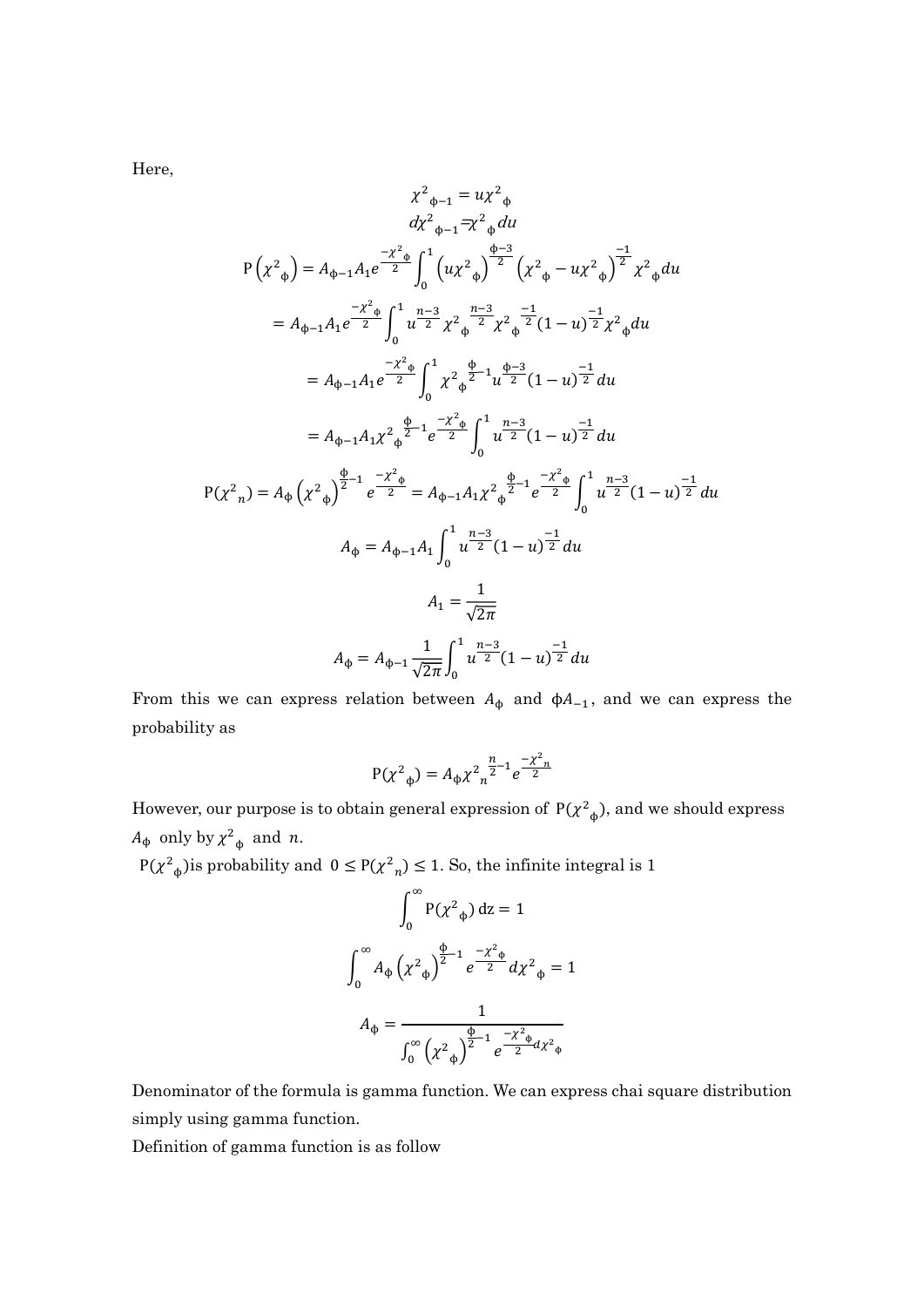$$
\Gamma(z) = \int_0^\infty t^{z-1} e^{-t} dt
$$

Formula18

Γ function was formulated by Leohard Euler. Followings are commonly used nature of Γ function.

$$
\Gamma(n+1) = n!
$$
  
\n
$$
\Gamma(1) = 1
$$
  
\n
$$
\Gamma\left(\frac{1}{2}\right) = \pi
$$
  
\n
$$
\Gamma\left(\frac{1}{2} + n\right) = \frac{(2n-1)!!}{2^n} \sqrt{\pi}
$$

Formula 19

We consider the formula of chai square using Γ function

$$
A_{\Phi} = \frac{1}{\int_0^{\infty} \left(\chi^2 \phi\right)^{\frac{\Phi}{2}-1} e^{\frac{-\chi^2 \phi}{2} d\chi^2 \phi}}
$$

about

$$
\int_0^{\infty} (x^2 \phi)^{\frac{\Phi}{2} - 1} e^{-\frac{x^2 \phi}{2}} dx^2 \phi
$$
  
\n
$$
d\chi^2 \phi = 2 dt
$$
  
\n
$$
\int_0^{\infty} (2t)^{\frac{\Phi}{2} - 1} e^{-t} 2 dt
$$
  
\n
$$
= \int_0^{\infty} 2^{\frac{\Phi}{2} - 1} 2t^{\frac{\Phi}{2} - 1} e^{-t} dt
$$
  
\n
$$
= 2^{\frac{\Phi}{2}} \int_0^{\infty} t^{\frac{\Phi}{2} - 1} e^{-t} dt
$$
  
\n
$$
\Gamma\left(\frac{\Phi}{2}\right) = \int_0^{\infty} t^{\frac{\Phi}{2} - 1} e^{t} dt
$$
  
\n
$$
A_{\Phi} = \frac{1}{\int_0^{\infty} (z)^{\frac{\Phi}{2} - 1} e^{-\frac{z}{2}} dz}
$$
  
\n
$$
A_{\Phi} = \frac{1}{2^{\frac{\Phi}{2}} \Gamma\left(\frac{\Phi}{2}\right)}
$$
  
\n
$$
\int_0^{\infty} (x^2 \phi)^{\frac{\Phi}{2} - 1} e^{-\frac{x^2 \phi}{2}} d = 2^{\frac{\Phi}{2}} \Gamma\left(\frac{\Phi}{2}\right)
$$

Here,  $\chi^2_{\phi} = 2t$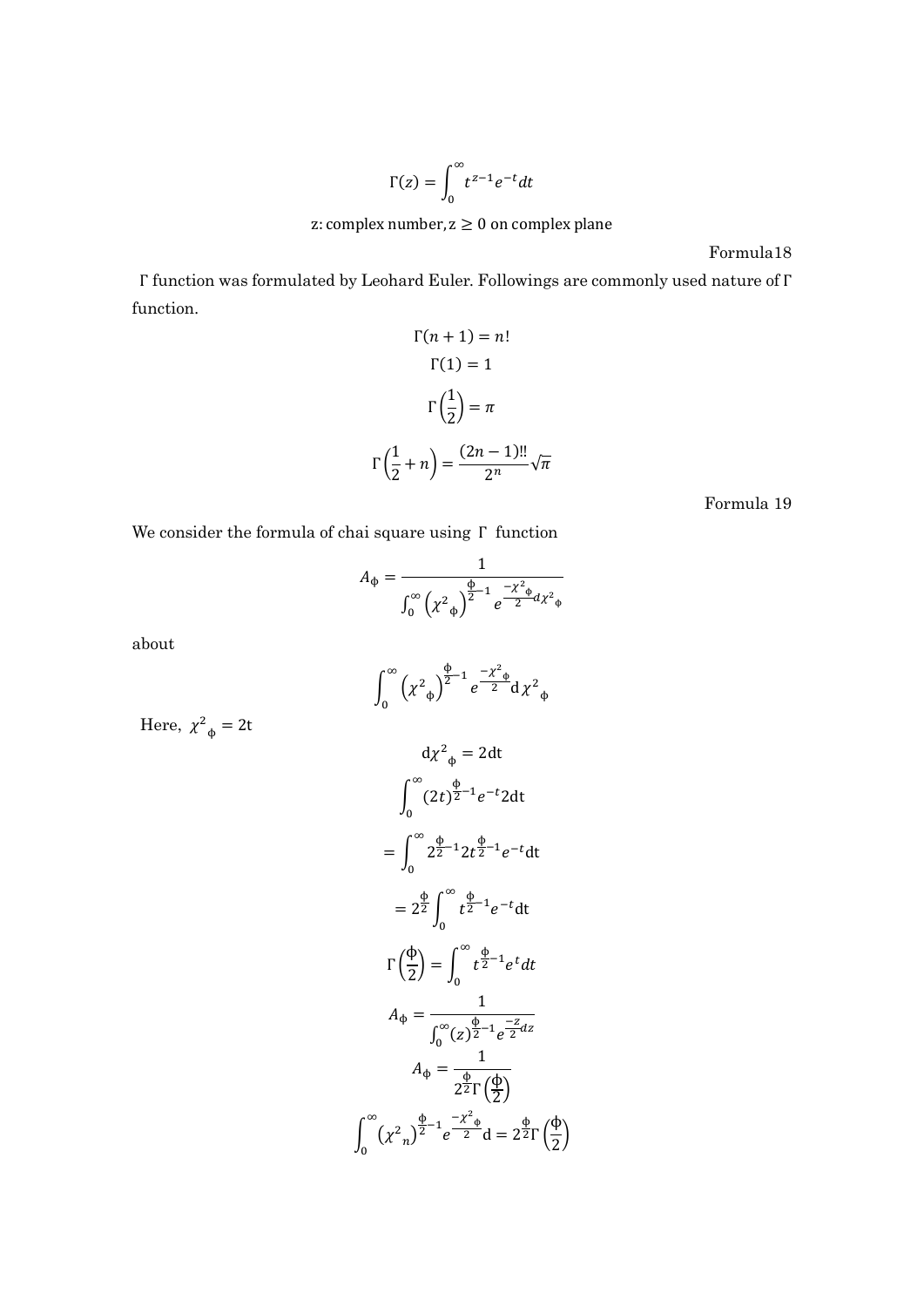$$
A_{\Phi} = \frac{1}{\int_0^{\infty} (z)^{\frac{\Phi}{2} - 1} e^{\frac{-z}{2} dz}}
$$

$$
A_{\Phi} = \frac{1}{2^{\frac{\Phi}{2} \Gamma\left(\frac{\Phi}{2}\right)}}
$$

$$
P(\chi^2_{\Phi}) = \frac{\chi^2_{\Phi}^{\frac{\Phi}{2} - 1}}{2^{\frac{\Phi}{2} \Gamma\left(\frac{\Phi}{2}\right)}} e^{\frac{-\chi^2_{\Phi}}{2}}
$$

Formula 20

Chai square distribution is used in chai square test to deny the correct ness of expectation value obtained from a null hypothesis ( to deny null hypothesis). In chai square test, definition of chai square is as follow.

$$
\chi^2 = \sum \frac{(f_i - e_i)^2}{e_i}
$$

 $e_i$ : expectation value of factor i

Formula 21

Theoretical definition obtained from normal distribution is as follow.

$$
\chi^2 = \sum \frac{(f_i - \mu_i)^2}{\sigma_i^2}
$$

We have to discuss similarity of two definition of  $\chi^2$ .

We use following simplified calculation of variance

$$
V_x = E(x^2) - E(x)^2
$$
  

$$
V_x
$$
: variance of x

Formula 14

The proof of the simplified calculation is as follow. Definition of  $V_x$ 

$$
V_x = E(x - E(x))^{2}
$$
  
= E(x<sup>2</sup>) - E(2xE(x)) + E(x)<sup>2</sup>  
= E(x<sup>2</sup>) - 2E(x)E(x) + E(x)<sup>2</sup>  
= E(x<sup>2</sup>) - E(x)<sup>2</sup>

Expectation value is sum of products of value and probability. Expectation value of  $z^k$ is as follow.

$$
E(z^k) = \int_0^\infty z^k P(z) dz
$$

In the case of chai square distribution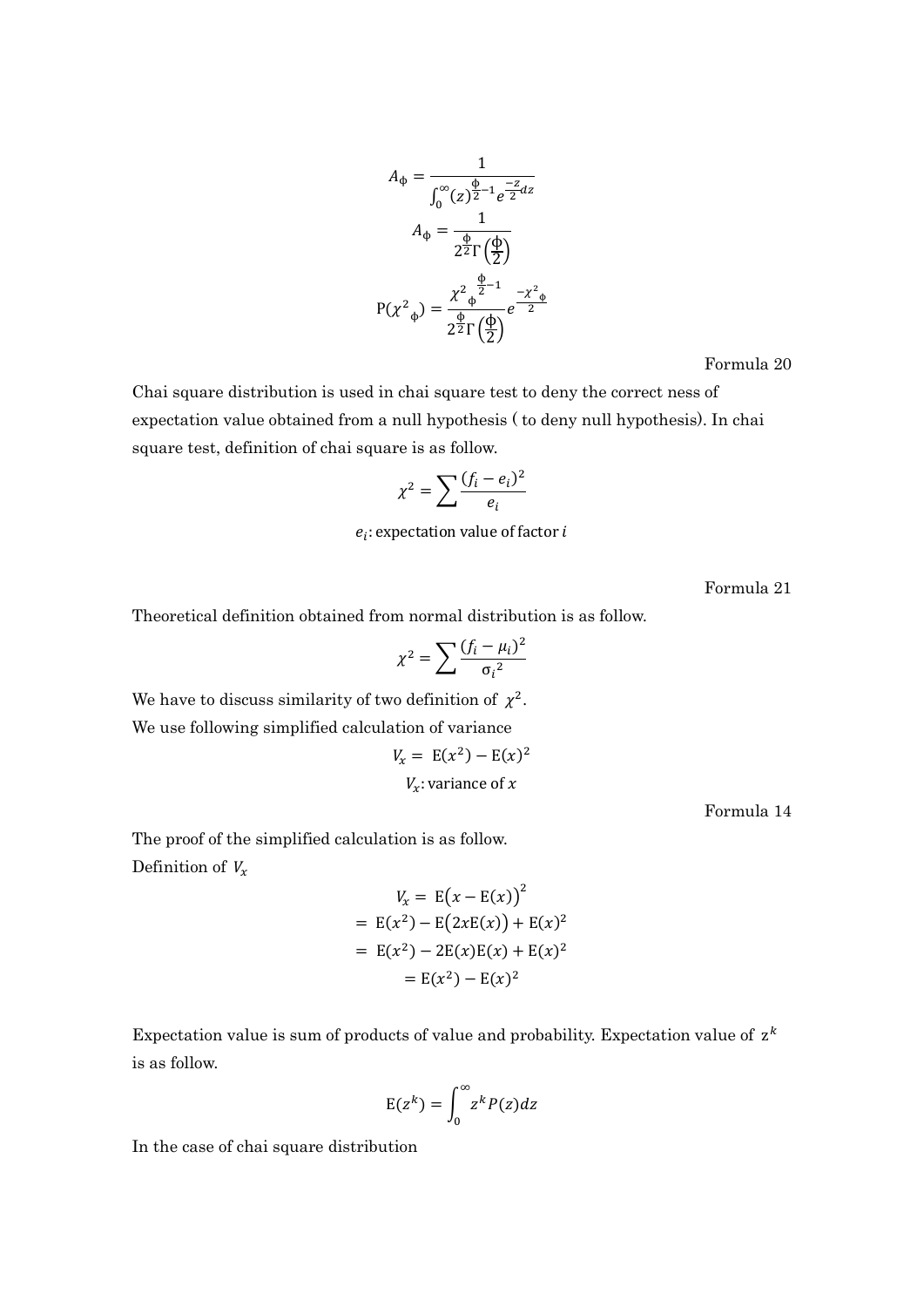$$
E(z^{k}) = \int_{0}^{\infty} z^{k} \frac{z^{\frac{\phi}{2}-1}}{2^{2} \Gamma(\frac{\phi}{2})} e^{\frac{-z}{2}} dz
$$
  
\n
$$
= \frac{1}{2^{\frac{\phi}{2}} \Gamma(\frac{\phi}{2})} \int_{0}^{\infty} z^{k} z^{\frac{n}{2}-1} e^{\frac{-z}{2}} dz
$$
  
\n
$$
= \frac{1}{2^{\frac{\phi}{2}} \Gamma(\frac{\phi}{2})} \int_{0}^{\infty} z^{2+k-1} e^{\frac{-z}{2}} dz
$$
  
\n
$$
= \frac{1}{2^{\frac{\phi}{2}} \Gamma(\frac{\phi}{2})} \int_{0}^{\infty} (2t)^{\frac{\phi}{2}+k-1} e^{-t} 2 dt
$$
  
\n
$$
\therefore \frac{z}{2} = t, \frac{dz}{dt} = 2
$$
  
\n
$$
= \frac{1}{2^{\frac{\phi}{2}} \Gamma(\frac{\phi}{2})} \int_{0}^{\infty} 2^{\frac{\phi}{2}+k-1} 2 t^{\frac{\phi}{2}+k-1} e^{-t} dt
$$
  
\n
$$
= \frac{1}{2^{\frac{\phi}{2}} \Gamma(\frac{\phi}{2})} \int_{0}^{\infty} 2^{\frac{\phi}{2}+k} t^{\frac{\phi}{2}+k-1} e^{-t} dt
$$
  
\n
$$
= \frac{2^{\frac{\phi}{2}+k}}{2^{\frac{\phi}{2}} \Gamma(\frac{\phi}{2})} \int_{0}^{\infty} t^{\frac{\phi}{2}+k-1} e^{-t} dt
$$

Here,

$$
E(z^{k}) = \frac{2^{\frac{\Phi}{2} + k} \Gamma(\frac{\Phi}{2} + k)}{2^{\frac{\Phi}{2}} \Gamma(\frac{\Phi}{2})}
$$

$$
E(z^{0}) = \frac{2^{\frac{\Phi}{2}} \Gamma(\frac{\Phi}{2})}{2^{\frac{\Phi}{2}} \Gamma(\frac{\Phi}{2})} = 1
$$

$$
E(z^{1}) = \frac{2^{\frac{\Phi}{2} + 1} \Gamma(\frac{\Phi}{2} + 1)}{2^{\frac{\Phi}{2}} \Gamma(\frac{\Phi}{2})}
$$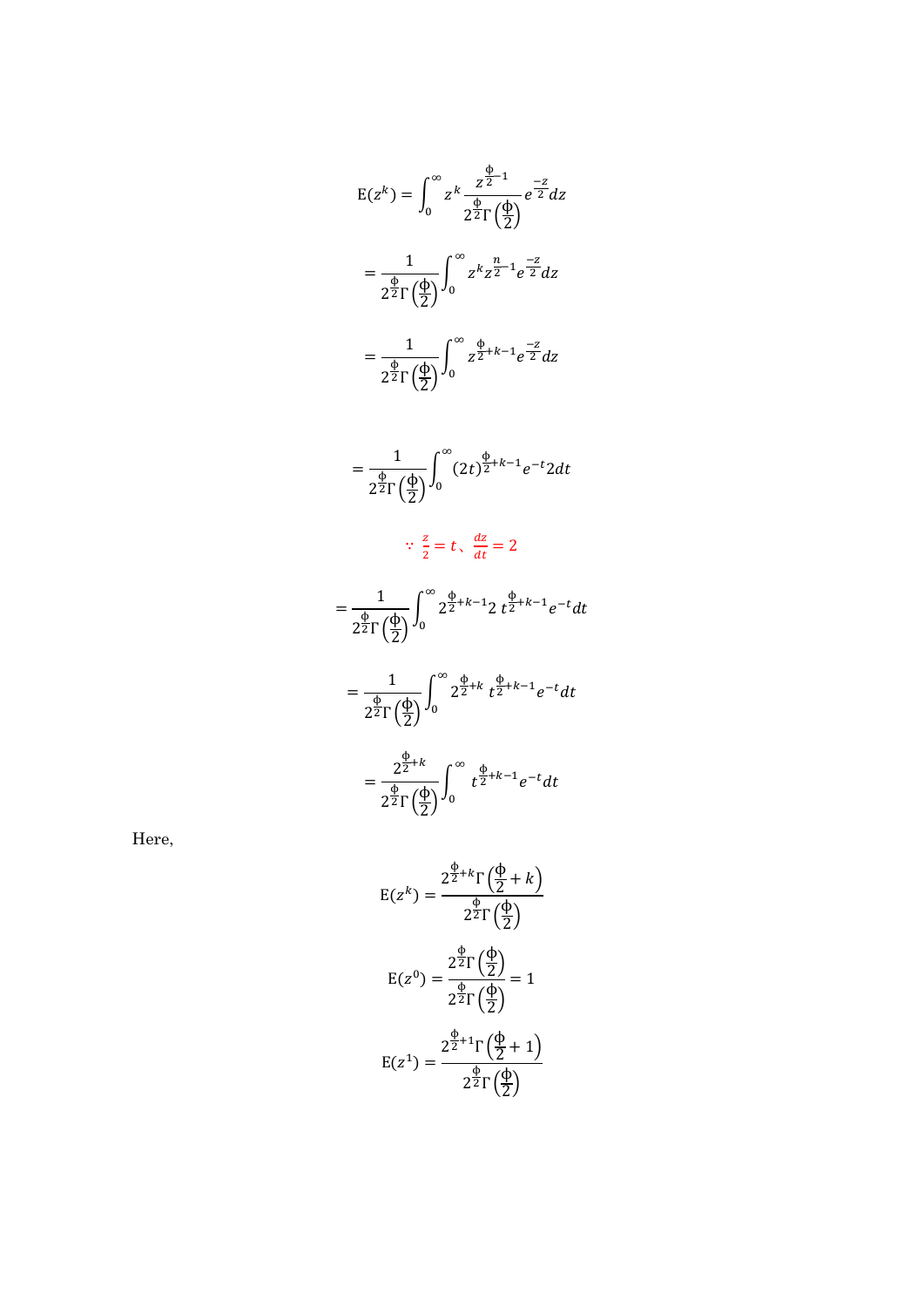$$
= \frac{2 \frac{\Phi}{2} \Gamma(\frac{\Phi}{2})}{\Gamma(\frac{\Phi}{2})}
$$

$$
\therefore \Gamma(z+1) = z\Gamma(z)
$$

$$
= \Phi
$$

$$
E(z^2) = \frac{2^{\frac{\Phi}{2}+2} \Gamma(\frac{\Phi}{2}+2)}{2^{\frac{\Phi}{2}} \Gamma(\frac{\Phi}{2})}
$$

$$
= \frac{2^{\frac{\Phi}{2}+2} (\frac{\Phi}{2}+1) \Gamma(\frac{\Phi}{2}+1)}{2^{\frac{\Phi}{2}} \Gamma(\frac{\Phi}{2})}
$$

$$
= \frac{2^{\frac{\Phi}{2}+2} (\frac{\Phi}{2}+1) (\frac{\Phi}{2}) \Gamma(\frac{\Phi}{2})}{2^{\frac{\Phi}{2}} \Gamma(\frac{\Phi}{2})}
$$

$$
= \frac{2^2 (\frac{\Phi}{2}+1) (\frac{\Phi}{2}) \Gamma(\frac{\Phi}{2})}{\Gamma(\frac{\Phi}{2})}
$$

$$
= \Phi(\Phi+2)
$$

From  $E(z^2)$  and  $E(z)^2$ , we can obtain variance by following simplified calculation.

$$
V(z) = E(z2) - E(z)2
$$
  
=  $\phi(\phi + 2) - \phi2$   
=  $2\phi$ 

Conclusively, mean and variance is as follows

$$
\mu = \varphi
$$

$$
\sigma^2 = 2\varphi
$$

When we presume  $e_i = \mu_i$ 

$$
e_i = \mu_i = \phi = \frac{\sigma^2}{2}
$$

$$
\chi^2 = \sum \frac{(f_i - e_i)^2}{e_i} = \sum \frac{2(f_i - \mu_i)^2}{\sigma_i^2}
$$

This is similar to the definition of chai square excepting existence of 2 in numerator. In the process of making chai square distribution, we fold normal distribution at expectation value, though  $(f_i - e_i)^2$  is variance of one side, the same variance exists in the opposite side of the expectation value. For this reason, we have to multiply 2 to

 $(f_i - e_i)^2$  to normalize the variance. We can conclude that  $\chi^2 = \sum \frac{(f_i - e_i)^2}{e_i}$  $\frac{-e_i y}{e_i}$  which